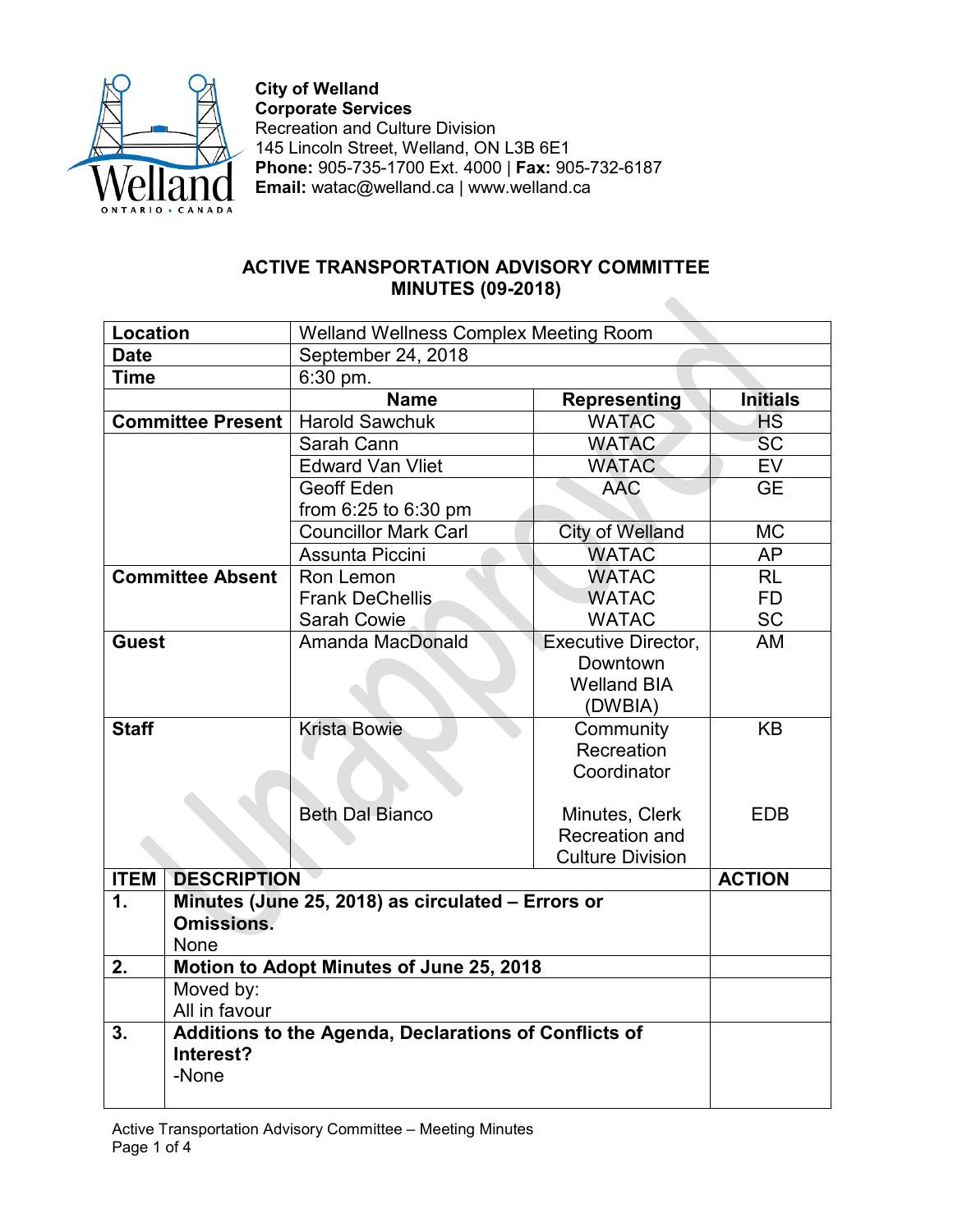| <b>ITEM</b> | <b>DESCRIPTION</b>                                                 | <b>ACTION</b> |
|-------------|--------------------------------------------------------------------|---------------|
| 4.          | <b>Business arising from the Minutes</b>                           |               |
|             | Report from Slow-Roll Sub-Committee                                |               |
|             | -Volunteers are needed for a 9:30 am start.                        |               |
|             | -Councillor Carl volunteered to help with this event.              |               |
|             | -Logistics of this event were discussed.                           |               |
|             | -In the future, having a bike maintenance person at the            |               |
|             | Slow Roll would be beneficial.                                     |               |
|             | -Discussion about other Slow Rolls and future Slow Rolls           |               |
|             | that could be hosted included a Heritage Slow Roll, a              |               |
|             | series of Slow Rolls, hospitality at the end of the Slow           |               |
|             | Roll e.g., food trucks or a block party.                           |               |
|             | Bike Valet Sub-Committee Report (Feast Street 2018)<br>$\bullet$   |               |
|             | -Bike Valet stats were sent by Ed V. to Harry S.                   |               |
|             | -Discussed Bike Valet at Feast Street, 2018 and                    |               |
|             | planning for this event on September 14-15 of 2019.                |               |
|             | <b>Strategic Planning (Walk Friendly Application)</b>              |               |
|             | -Harry S. recommended to the City of Welland that staff            |               |
|             | complete an application for Walk Friendly Community                |               |
|             | Recognition.                                                       |               |
|             | City Sidewalk Unevenness Issue for People on Scooters<br>$\bullet$ |               |
|             | Update                                                             |               |
|             | -Sidewalk unevenness was identified as a concern.                  |               |
|             | -Discussed city policies prohibiting the use of bikes and          |               |
|             | scooters on sidewalks and dedicated bike lanes                     |               |
|             | including adding poles and newly painted lines to the              |               |
|             | bike lanes before 7-11 on East Main.                               |               |
|             | <b>City Snow Removal Policies</b><br>$\bullet$                     |               |
|             | -Merritt Trail is not plowed. Requirements to upkeep and           |               |
|             | maintain including snow removal, salting and sanding               |               |
|             | were discussed.                                                    |               |
|             | <b>Welland Vista Park</b>                                          |               |
|             | -No response to request.                                           |               |
|             | <b>Ontario Active School Travel Update</b>                         |               |
|             | -The regional Advisory Committee for Niagara met with              |               |
|             | school boards. The first school to register was a Welland          |               |
|             | school (St. Andrew Catholic).                                      |               |
|             | Venture Niagara Bicycle Audit Update                               |               |
|             | -In the works, anticipated that the next Active                    |               |
|             | Transportation Advisory Committee (new term of City of             |               |
|             | Welland Council) will take this on. Meetings are planned           |               |
|             | for next spring when bike season begins.                           |               |
|             | <b>WATAC Banner display locations</b><br>$\bullet$                 |               |
|             | -Slow Rolls, Feast Street and create an Active                     |               |
|             | Transportation banner to promote the Bike Valet service            |               |
|             |                                                                    |               |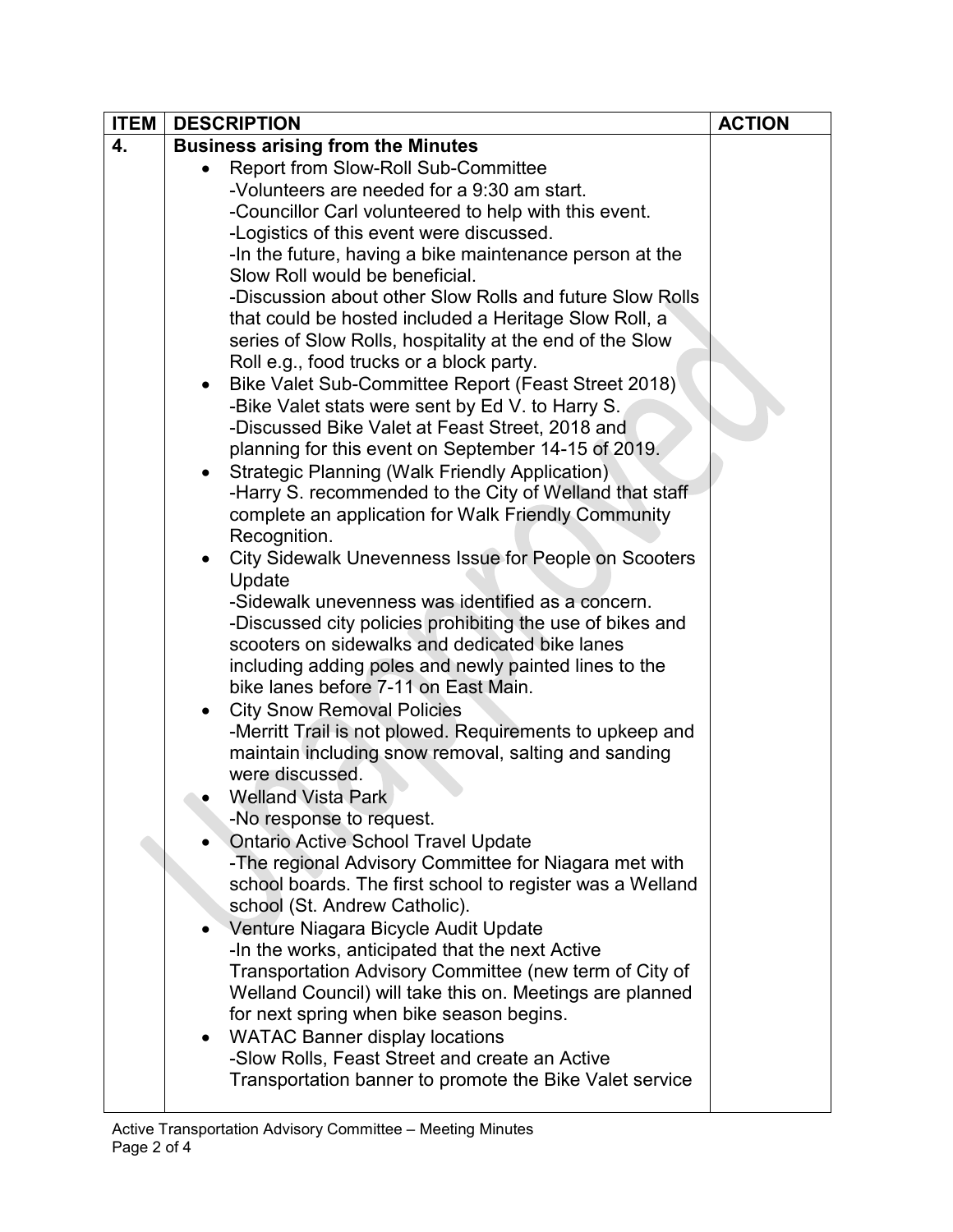| 4. | <b>Business arising from the Minutes continued</b>           |  |
|----|--------------------------------------------------------------|--|
|    | <b>Trails and Links Priorities</b>                           |  |
|    | -map project                                                 |  |
|    | -2 trail recommendations to link Fenwick and the Steve       |  |
|    | <b>Bauer trails</b>                                          |  |
|    | -partnership                                                 |  |
|    | -to be included in recommendations to City of Welland        |  |
|    | Council.                                                     |  |
|    | Jane's Walk May, 2019<br>$\bullet$                           |  |
|    | -add an Active Transportation twist to Jane's Walk           |  |
|    | -plus 4 Slow Roll dates                                      |  |
|    | -this will create a Slow Roll for each of Welland's 5        |  |
|    | wards to host.                                               |  |
|    | Welland Active School Travel Steering Committee<br>$\bullet$ |  |
|    | -Welland Active School Advisory Committee members            |  |
|    | are Mark Slade, Ali Khan and Harry Sawchuk                   |  |
|    | <b>Bike Friendly Business Decals</b><br>$\bullet$            |  |
|    | -there are conditions to meet for this designation.          |  |
|    | -the Downtown Welland BIA gift card program will             |  |
|    | partner this with it.                                        |  |
|    | • Report to City Council                                     |  |
|    | -Harry will distribute this Power Point Presentation         |  |
|    | -Sarah C. and Assunta P. plan to attend.                     |  |
|    | <b>Sidewalk Decals</b><br>$\bullet$                          |  |
|    | -from the Ministry of Transportation (MTO)                   |  |
|    | -City of Welland is developing a plan that includes          |  |
|    | consulting with WATAC.                                       |  |
|    | <b>Wellness Guide</b><br>$\bullet$                           |  |
|    | -Spring 2019 guide has a mid-December deadline for           |  |
|    | submissions that will apply to the next Active               |  |
|    | <b>Transportation Advisory Committee.</b>                    |  |
| 5. | Correspondence                                               |  |
|    | -Distributed by Harry Sawchuk. Members are encouraged to     |  |
|    | review.                                                      |  |
| 6. | <b>New Business</b>                                          |  |
|    | Smart Centre Pedestrian/Bike path to Walmart                 |  |
|    | -letter sent and no response was received.                   |  |
|    | Woodlawn/Daimler sidewalk weeds<br>$\bullet$                 |  |
|    | -persistent communication between the Ministry of            |  |
|    | Transportation (MTO) and the Region of Niagara paid off      |  |
|    | and these weeds were cut.                                    |  |
|    | <b>Boat/Watercraft Rental Stats</b><br>$\bullet$             |  |
|    | -Harry Sawchuk has these statistics and has shared           |  |
|    |                                                              |  |
|    | them. This is good data to have.                             |  |